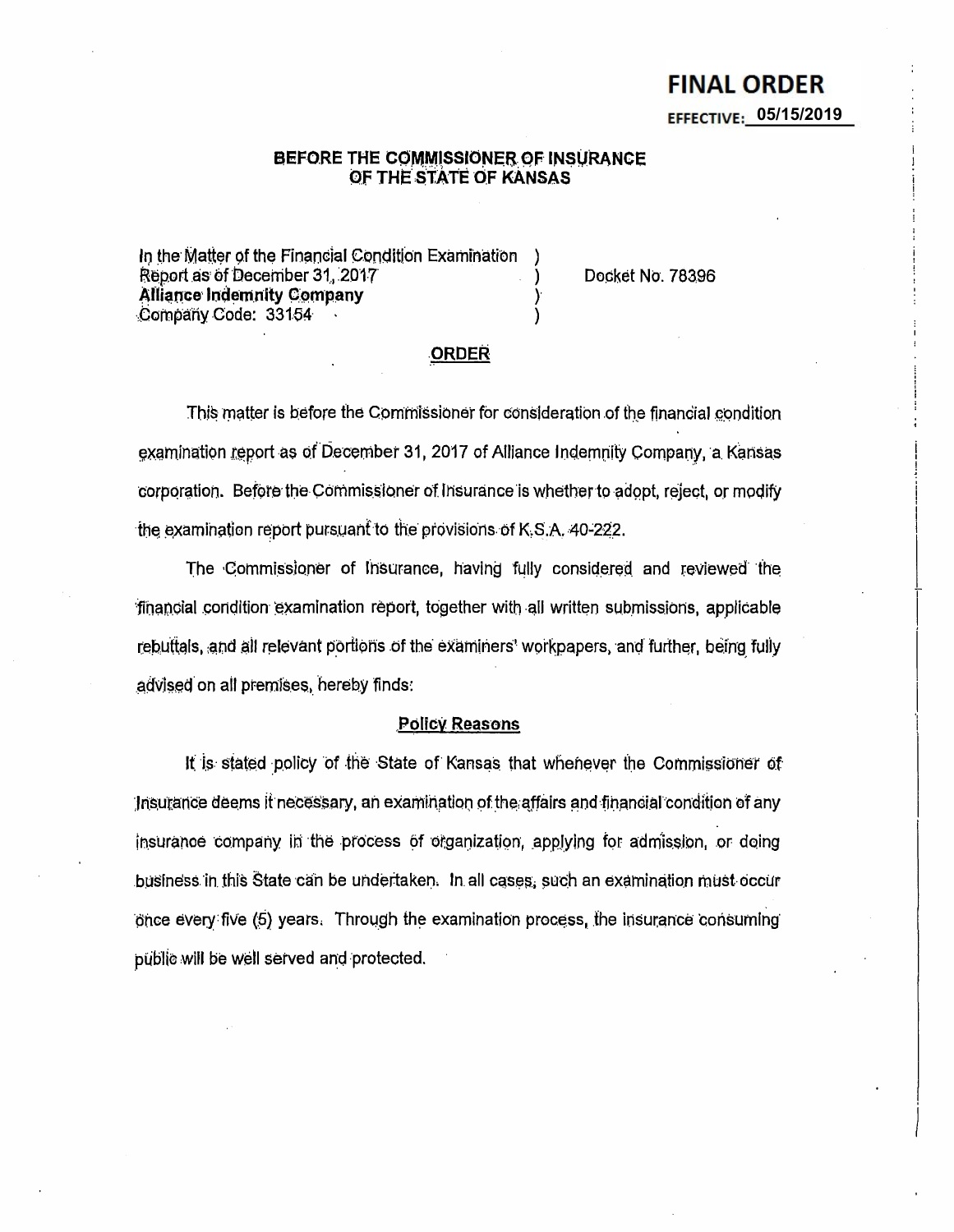### **Findings of Fact**

 $\ddot{1}$ The Commissioner has jurisdiction over this matter pursuant to K.S.A. 40-222.

 $\cdot$ 2. An examination of Alliance Indemnity Company was undertaken by the Kansas Insurance Department and was completed on March 1, 2019.

 $3<sub>i</sub>$ The examiner-in-charge tendered and filed with the Kansas Insurance Department a verified written report of the examination within thirty (30) days following completion of the examination, on March 1, 2019.

 $\boldsymbol{4}$ Following receipt of the verified report, the Kansas Insurance Department transmitted the report to Alliance Indemnity Company on April 18, 2019, with a duly executed notice advising the company of its opportunity to prepare and submit to the Kansas Insurance Department a written submission or rebuttal with respect to any and all matters contained in the report. Alliance Indemnity Company was further advised that any written submission or rebuttal needed to be filed with the Kansas Insurance Department no later than thirty (30) days after receipt of the verified report.

 $5.$ Alliance Indemnity Company filed a written acceptance of the verified report on April 30, 2019.

6. Based upon the written submission tendered by Alliance Indemnity Company, the company took no exceptions to matters contained in the verified report.

7. Within thirty (30) days of the end of the time period allowed for written submission or rebuttal, the Commissioner of Insurance fully reviewed the report, together with all written submissions and rebuttals provided by Alliance Indemnity Company. The Commissioner of Insurance further reviewed all relevant workpapers.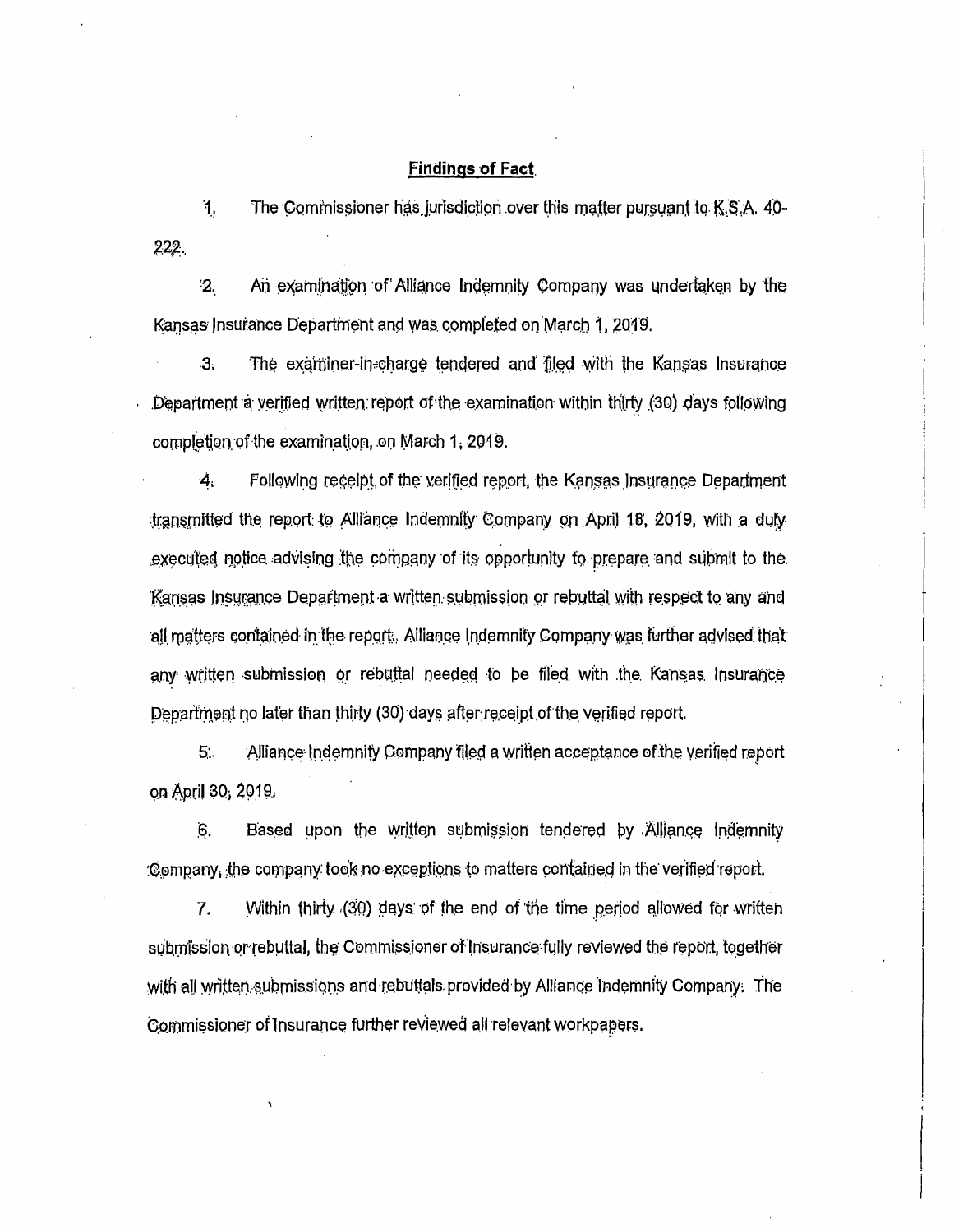No other written submissions or rebuttals were submitted by Alliance  $\bf{B}$ Indemnity Company.

# **Conclusion of Law**

K.S.A. 40-222(k)(2) provides:  $9<sub>1</sub>$ 

> "Within 30 days of the end of the period allowed for the receipt of written submissions or rebuttals, the commissioner shall fully consider and review the report, together with any written submissions or rebuttals and any relevant portions of the examiners workpapers and enter an order:

- (A) Adopting the examination report as filed or with modification or corrections. If the examination report reveals that the company is operating in violation of any law, regulation or prior order of the commissioner, the commissioner may order the company to take any action the commissioner considers necessary and appropriate to cure such violations: or
- (B) rejecting the examination report with directions to the examiners to reopen the examination for purposes of obtaining additional data, documentation or information, and refiling pursuant to subsection (k); or
- (C) call and conduct a fact-finding hearing in accordance with K.S.A. 40-281 and amendments thereto for purposes of obtaining additional documentation, data, information and testimony."

 $10.$ Based upon the Findings of Fact enumerated in paragraphs #1 through #8

above, the financial condition examination report as of December 31, 2017 of Alliance Indemnity Company should be adopted.

 $11.$ Alliance Indemnity Company hereby waives any and all rights to further

administrative adjudication or review of this matter, including any and all rights conferred

upon it under K.S.A. 40-222, K.S.A. 77-501, et seq; and K.S.A. 77-601, et seq.

This Order constitutes the Final Order in this matter.  $12.$ 

IT IS THEREFORE. BY THE COMMISSIONER OF INSURANCE, ORDERED THAT: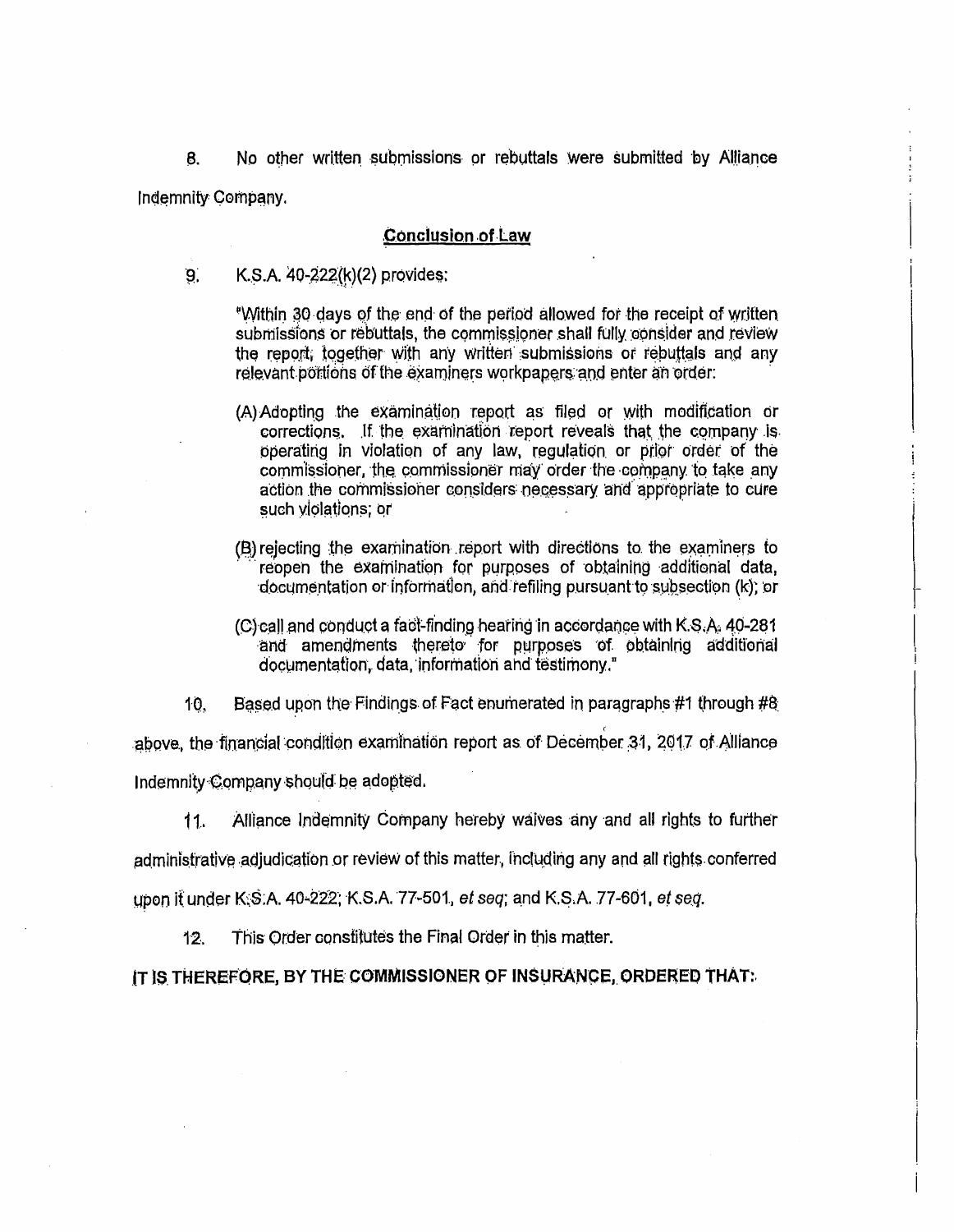The financial condition examination report as of December 31, 2017 of 1. Alliance Indemnity Company is adopted.

 $\overline{2}$ . The Commissioner of Insurance retains jurisdiction over this matter to issue any and all further Orders deemed appropriate or to take such further action necessary to dispose of this matter.

 $\ddot{3}$ . Within 30 days of the issuance of the adopted report, the company shall file affidavits executed by each of its directors stating under oath that they have received a copy of the adopted report and related orders.

The Commissioner of Insurance shall hold the content of the examination 4. report as private and confidential information for a period of 30 days. Thereafter, the commissioner may open the report for public inspection so long as no court of competent jurisdiction has stayed its publication.

 $15<sup>4</sup>$ DAY OF <u>May</u> IT IS SO ORDERED THIS 2019 IN THE CITY OF TOREKA, COUNTY OF SHAWNEE, STATE OF KANSAS.



Vicki Schmidt Commissioner of Insurance

ustin McFarland General Counsel, Kansas Insurance Dept.

Alliance Indemnity Company BÝ: Briantop .<br>Rresident